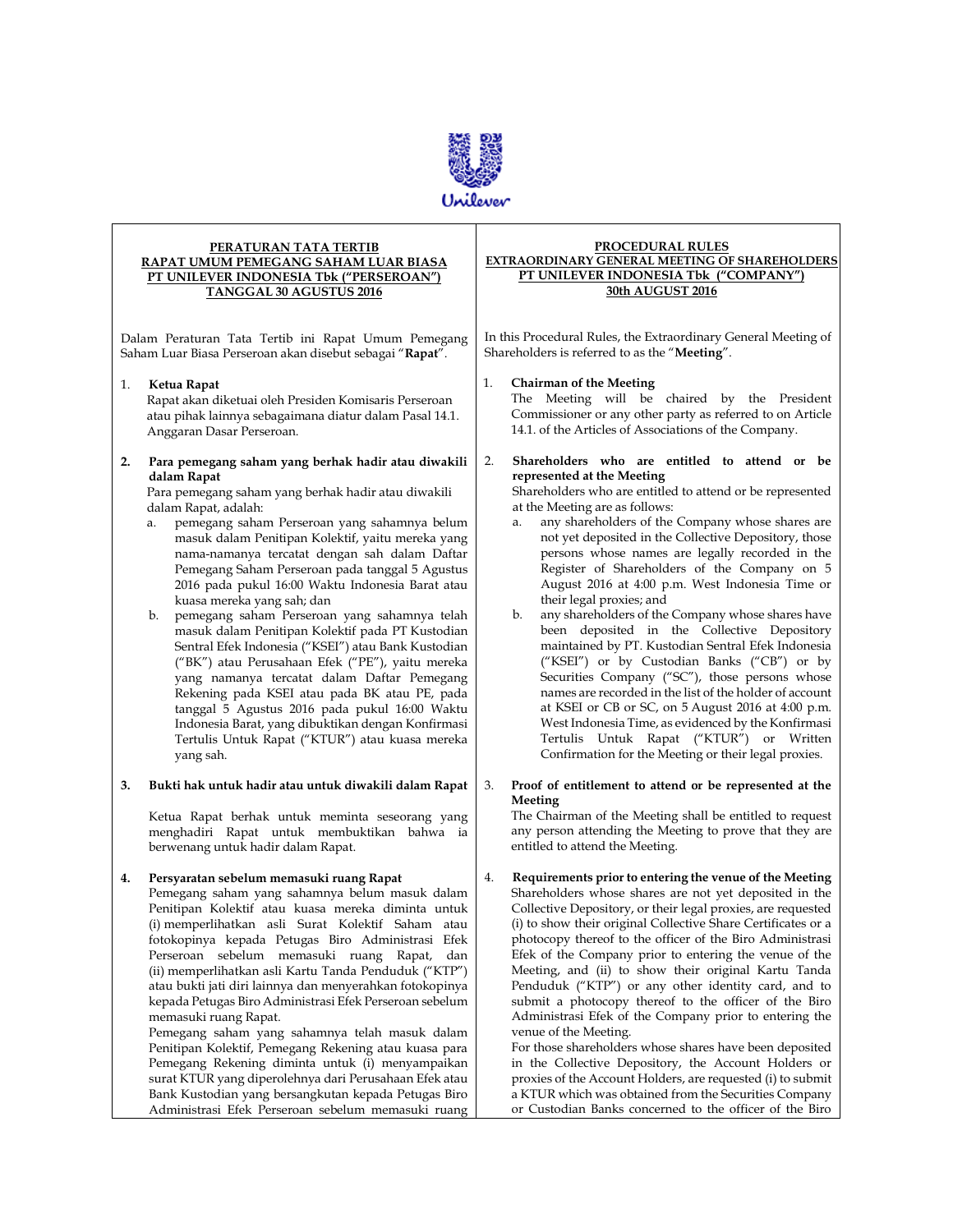Rapat, dan (ii) memperlihatkan asli KTP atau bukti jati diri lainnya dan menyerahkan fotokopinya kepada Petugas Biro Administrasi Efek Perseroan sebelum memasuki ruang Rapat.

## 5. **Surat Kuasa**

Pemegang saham Perseroan hanya dapat diwakili dalam Rapat oleh orang lain sesuai surat kuasa yang diberikan secara sah oleh pemegang saham Perseroan dan dalam bentuk yang dapat diterima oleh Direksi Perseroan.

## 6. **Memasuki dan meninggalkan ruang Rapat**

Selama Rapat berlangsung, para pemegang saham dan/atau kuasa pemegang saham diminta tidak keluar masuk ruang Rapat dengan cara yang dapat mengganggu Rapat.

7. **Penggunaan telepon genggam dalam ruang Rapat selama berlangsungnya Rapat.** Selama Rapat berlangsung, para hadirin diminta agar mematikan telepon genggam dalam ruang Rapat dan/atau di sekitar ruang Rapat.

### 8. **Keabsahan Rapat**

Rapat adalah sah jika pemberitahuan dan panggilan telah dilakukan sebagaimana mestinya sesuai dengan ketentuan yang berlaku dan korum yang disyaratkan telah terpenuhi.

## 9. **Musyawarah untuk mufakat Rapat**

Menurut Pasal 15.8. Anggaran Dasar Perseroan, keputusan RUPS Tahunan harus diambil berdasarkan musyawarah untuk mufakat antara para pemegang saham dan/atau kuasa para pemegang saham. Jika tidak dapat dicapai mufakat, maka dilakukan pemungutan suara. Jika dilakukan pemungutan suara, maka keputusan diambil berdasarkan suara setuju lebih dari ½ (satu per dua) bagian dari jumlah suara yang dikeluarkan secara sah dalam RUPS Tahunan.

#### 10. **Pemungutan suara dalam Rapat.**

- a. Para anggota Direksi, anggota Dewan Komisaris dan karyawan Perseroan dapat menjadi kuasa pemegang saham dan hadir di dalam Rapat, namun suara yang mereka keluarkan dalam kedudukan mereka selaku kuasa pemegang saham Perseroan tidak akan dihitung dalam pemungutan suara.
- b. Sesuai Pasal 15.4. Anggaran Dasar Perseroan tiap saham memberikan hak kepada pemiliknya untuk mengeluarkan 1 (satu) suara dalam Rapat.
- c. Hanya pemegang saham Perseroan yang sah atau kuasa mereka yang sah yang berhak mengeluarkan suara dalam Rapat.
- d. Satu pemegang saham Perseroan atau kuasa pemegang saham setiap kali harus mengeluarkan suaranya untuk semua saham yang dimilikinya/diwakilinya.
- e. Sesuai Pasal 15.7. Anggaran Dasar Perseroan, suara blanko (abstain) dianggap mengeluarkan suara yang sama dengan suara mayoritas pemegang saham yang

Administrasi Efek of the Company prior to entering the venue of the Meeting, and (ii) to show their original KTP or any other identity card, and to submit a photocopy thereof to the officer of the Biro Administrasi Efek of the Company prior to entering the venue of the Meeting.

## **5. Powers of Attorney**

Shareholders of the Company may only be represented at the Meeting by another person by virtue of a power of attorney conferred by a lawful shareholder of the Company in a form acceptable to the Board of Directors of the Company.

## 6. **Entering and leaving the venue of the Meeting.**

During the Meeting, shareholders and/or proxies of shareholders are requested not to leave and enter the Meeting room in such a way which may disturb the course of the Meeting.

#### 7. **The use of handphones in the venue of the Meeting is, during the course of the Meeting.**

During the Meeting, the attendees are requested to switch off the handphones in the venue of the Meeting and/or in the vicinity of the Meeting.

# 8. **The legality of the Meeting**

The Meeting are legally constituted if proper announcements and notices have been properly issued in accordance with the prevailing regulation and the required quorum is assembled

#### 9. **Deliberations to reach consensus Meeting**

Pursuant to Article 15.8. of the Company's Articles of Association, any resolutions of the AGMS shall be adopted on the basis of consensus reached among the shareholders and/or the proxies of shareholders following deliberations with a view to reach consensus (musyawarah untuk mufakat). If no consensus can be reached, then voting may be conducted. If voting is conducted, then any resolutions shall be approved by the affirmative votes of more than  $\frac{1}{2}$  (one half) of the total number of votes legally cast at the AGMS.

## 10. **Voting at the Meeting**

- a. Members of the Board of Directors, members of the Board of Commissioners and employees of the Company may be appointed as a proxy of a shareholder of the Company and present at this Meeting, but the votes they cast in their capacity as a proxy of any shareholder of the Company shall not be counted in voting.
- b. Pursuant to Article 15.4. of the Articles of Association of the Company, each share shall grant to its holder the right to cast 1 (one) vote in this Meeting.
- c. Only lawful shareholders of the Company or their lawful proxies shall be entitled to vote at these Meeting.
- d. A shareholder of the Company or a proxy of a shareholder will cast his/her vote only once for the total shares he or she owns/represents.
- e. Pursuant to Article 15.7 of the Company's Articles of Association, abstentions shall be assumed to vote as the votes issued by the majority of the shareholders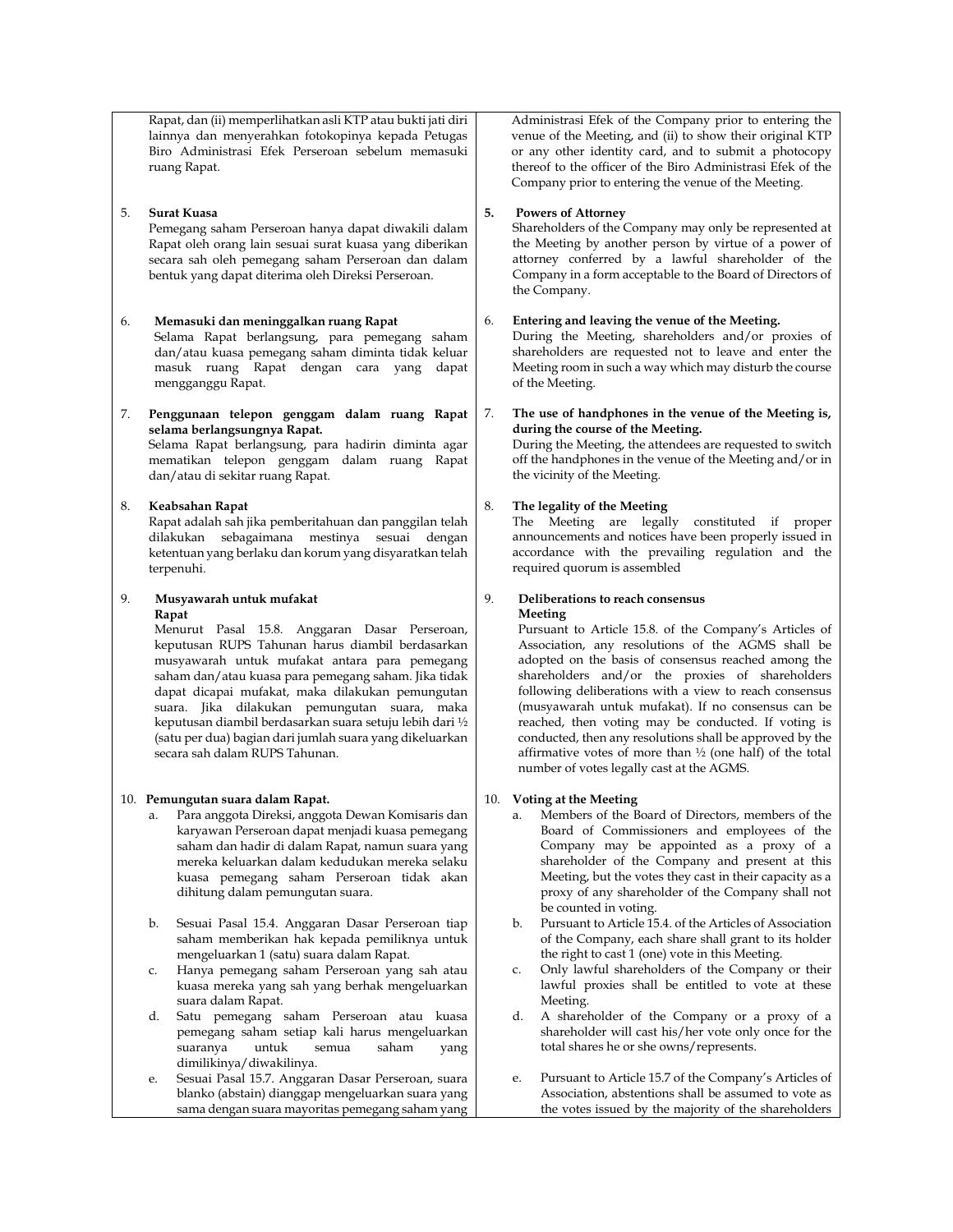mengeluarkan suara. Suara yang tidak sah tidak dihitung dalam menentukan jumlah suara yang dikeluarkan dalam Rapat ini.

- f. Jika Ketua Rapat menanyakan apakah ada pemegang saham dan/atau kuasa pemegang saham yang tidak menyetujui usul yang dibicarakan, atau ada pemegang saham dan/atau kuasa pemegang saham yang mengeluarkan saham dan kuasa pemegang saham Perseroan yang tidak setuju atas usul yang dibicarakan atau mengeluarkan suara blanko, Ketua Rapat berhak menyimpulkan Rapat menyetujui usul yang bersangkutan dengan suara bulat.
- g. Jika ada pemegang saham dan/atau kuasa pemegang saham Perseroan yang tidak menyetujui usul yang bersangkutan atau mengeluarkan suara blanko, maka Ketua Rapat akan meneruskan proses pengambilan keputusan dengan melakukan acara pemungutan suara
- h. Ketua Rapat akan meminta Notaris yang hadir untuk membuat Risalah Rapat, untuk menghitung dan mengumumkan hasil pemungutan suara.
- i. Ketua Rapat akan melaksanakan pemungutan suara dengan cara sebagai berikut:
	- i) Pertama, Ketua Rapat akan meminta agar pemegang saham dan/atau kuasa para pemegang saham, yang tidak menyetujui usul yang diajukan atau mengeluarkan suara blanko untuk mengangkat tangan; dan
	- Kedua, Ketua Rapat akan menegaskan bahwa yang tidak mengangkat tangan pada tahap pertama, dianggap sebagai pemegang saham yang menyetujui usul yang bersangkutan dan mereka tidak diminta mengangkat tangan.
- j. Setelahnya, Ketua Rapat akan meminta Notaris untuk mengumumkan hasil pemungutan suara untuk mata acara yang bersangkutan di dalam Rapat tersebut.

### 11. **Prosedur untuk mengajukan pertanyaan dalam Rapat.**

- a. Selama pembicaraan mengenai mata acara, Ketua Rapat akan memberi kesempatan kepada pemegang saham dan kuasa pemegang saham untuk bertanya dan/atau mengemukakan pendapat pada saat yang ditentukan oleh Ketua Rapat.
- b. Menurut Pasal 15.10. Anggaran Dasar Perseroan, setiap hal yang diajukan oleh pemegang saham atau kuasa pemegang saham untuk dibicarakan atau untuk diputuskan dalam Rapat harus memenuhi semua syarat berikut ini:
	- (i) menurut pendapat Ketua Rapat hal tersebut langsung berhubungan dengan salah satu acara Rapat; dan
	- (ii) hal tersebut diajukan oleh satu atau lebih pemegang saham yang bersama-sama memiliki sedikitnya 10% (sepuluh persen) dari jumlah semua saham dengan hak suara yang sah yang dikeluarkan Perseroan pada saat itu;
	- (iii) menurut pendapat Direksi hal tersebut berhubungan langsung dengan usaha Perseroan; dan
- Hanya pemegang saham dan kuasa pemegang saham Perseroan yang sah yang berhak mengajukan

who votes. Invalid votes shall not be counted in determining the total amount of votes cast in this Meeting.

- f. If the Chairman of the Meeting asks whether there are any shareholders and/or proxies of shareholders who are against the proposal under consideration or who are abstaining from voting, and no shareholders and proxies of shareholders are against the proposal under consideration or are abstaining, the Chairman of the Meeting shall be entitled to conclude that the Meeting unanimously approve the proposal concerned.
- If there are any shareholders and/or any proxies of share-holders of the Company who are against the proposal concerned or abstain from voting, the Chairman of the Meeting will then proceed with completing the voting procedures.
- The Chairman of the Meeting will request the Notary to attend the Meeting to draw up the minutes of Meeting, to count the results of the voting.
- i. The Chairman of the Meeting will conduct the voting procedures in the following manner:
	- i) First, the Chairman of the Meeting will ask the shareholders and/or the proxies of the shareholders who vote against the proposal or who are abstaining to raise their hands; and
	- ii) Second, the Chairman of the Meeting will confirm that the shareholders and/or the proxies of the shareholders who did not raise their hands at the first stage, will be assumed as the shareholders who approve the proposals concerned and they will not be asked to raise their hands.
- j. The Chairman of the Meeting will ask the Notary to announce the results of the voting in relation with the concerned agenda concerned of the Meeting.

### 11. **Procedure for raising questions at the Meeting**

- a. During discussions of any agenda items, the Chairman of the Meeting will give the opportunity to the shareholders and the proxies of shareholders to raise any questions and/or to give any comments at the time determined by the Chairman of the Meeting.
- b. Pursuant to paragraph 15.10 of Article 15 of the Articles of Association of the Company, any matter submitted by the shareholders or proxies of shareholders for discussion resolution for adoption at the Meeting, shall comply with all the following requirements:
	- (i) such matter is, in the opinion of the Chairman of the Meeting directly related to one of the agenda items of the Meeting; and
	- (ii) such matter has been submitted by one or more shareholders who singly or jointly own at least 10% (ten per cent) of the total shares with legal voting rights issued by the Company at that time;
	- (iii) such matter is, in the opinion of the Board of Directors, directly related to the business of the Company; and
- c. Only lawful shareholders or lawful proxies of the shareholders are entitled to submit questions